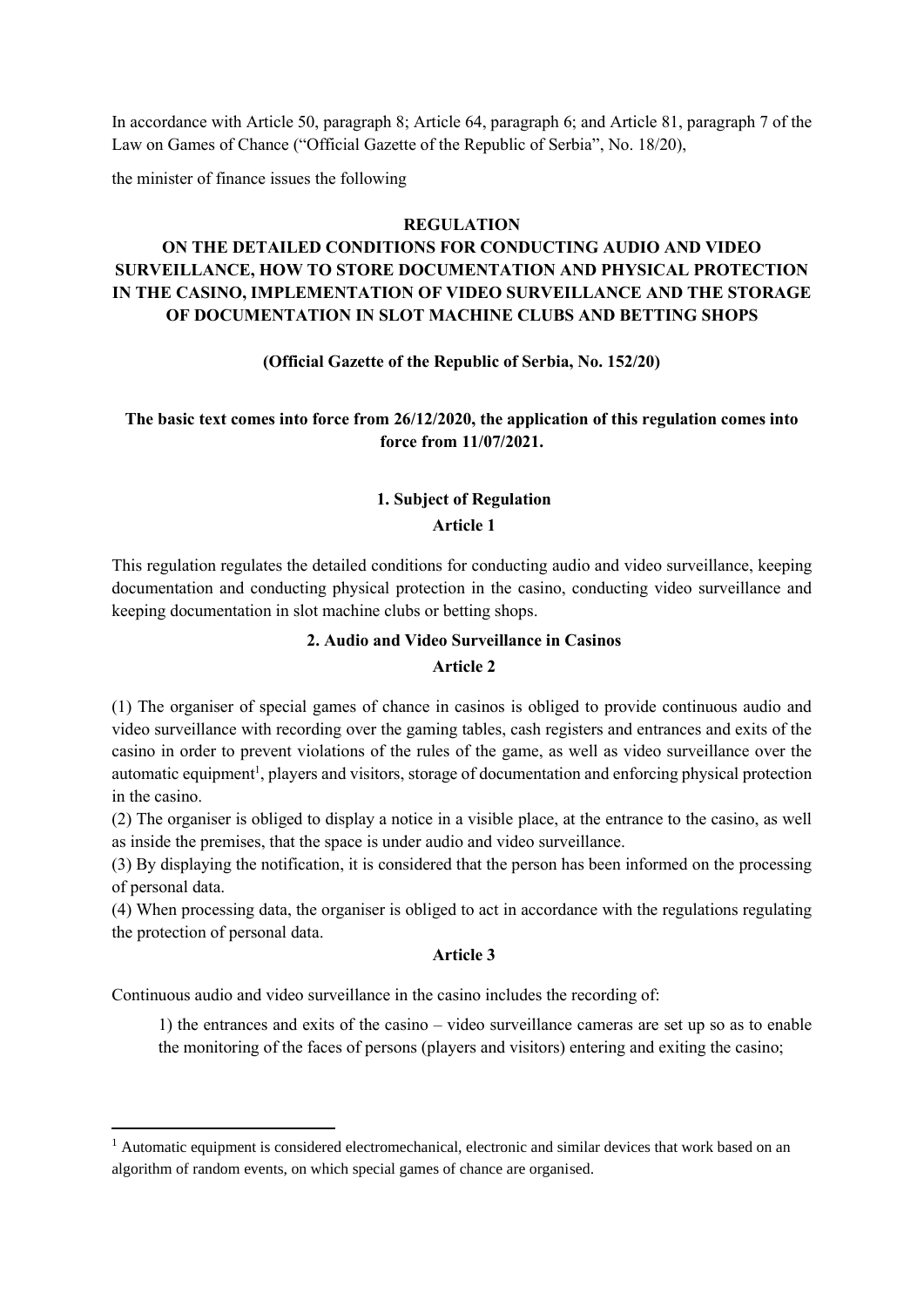2) the receptions – the reception area is recorded with at least one stationary camera and microphone;

3) the cash registers and exchange offices – at least one microphone and one camera are placed at the cash register and in the exchange office in such a way as to record the transaction space and register the content of the transaction and the player for whom the transaction is performed;

4) the gaming tables – every gaming table must be recorded with at least one microphone which is set to record sound in the entire area of the table and at least two stationary cameras, with one camera being set to record the stake of players, players themselves, observers, the entire table area and the result of each game, while the other camera records the chip storage, the drop-box, the tip box and the procedure for conducting the grant and credit on the table;

5) the automatic equipment – cameras are set up so that they can record each automatic equipment;

6) the calculation procedure – counting money and tokens and the procedure of determining the realised turnover, which is performed on the table or at the cash register;

7) the times and route of the movement of money, chips, drop-boxes, tip boxes, boxes for holding chips and drop containers inside the casino.

### **Article 4**

(1) The organiser is obliged to provide data on the date, time of recording and camera number on all cameras and monitors for video surveillance.

(2) The field of view of the camera must be chosen in such a way as to provide a sufficient number of pixels of the captured persons in the immediate vicinity of the location, in order to unambiguously identify them.

(3) Outside the working hours of the casino, video signals are recorded from the cameras at the entrance, reception and box office, as well as the camera in the space where the automatic equipment are and the camera that monitors the space where the live gaming tables and roulette tables are.

# **3. Physical Protection of Players and Visitors in the Casino Article 5**

The organiser is obliged to provide physical protection to the players and visitors in the casino through a security service.

# **4. Video Surveillance in Slot Machine Clubs and Betting Shops Article 6**

(1) Organisers of special games of chance on automatic equipment and organisers of special betting games of chance are obliged to provide continuous video surveillance with recording over all automatic equipment in the slot machine club and all payments and payment points in the betting shop, as well as surveillance of the entrances and exits of the slot machine club or betting shop and supervision of all players and visitors.

(2) Continuous video surveillance includes recording of:

1) the entrances and exits of the slot machine club or betting shop – video surveillance cameras are set up in such a way as to enable observation of persons (players and visitors) entering and leaving the slot machine club or betting shop;